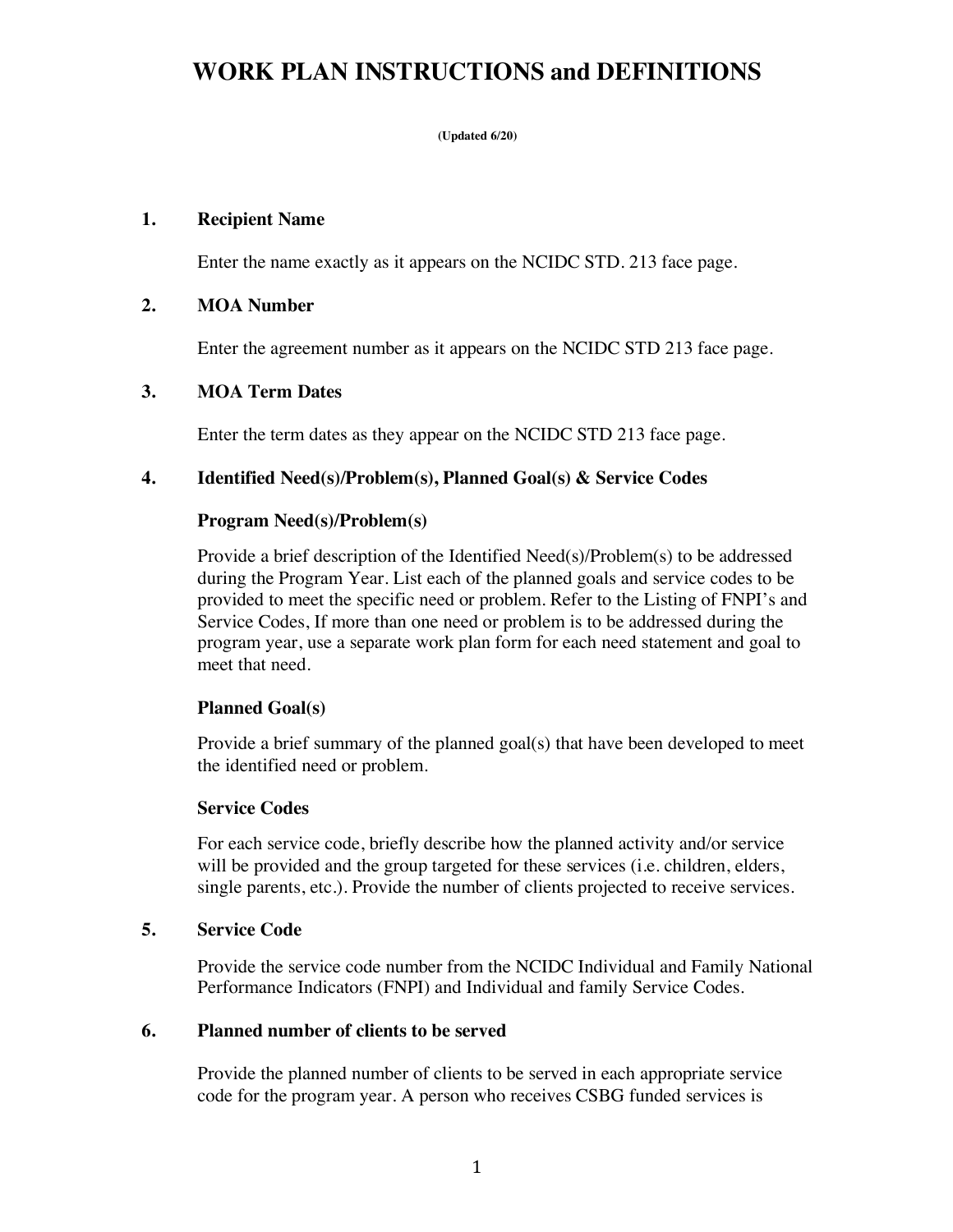# **WORK PLAN INSTRUCTIONS and DEFINITIONS**

#### **(Updated 6/20)**

considered a client. The client is counted one time during a specific program year in each program service code in which s/he receives services. If the client receives services again in a program service code in which s/he has already been counted, the client is not counted again. This method of tracking clients was developed to provide an unduplicated count of clients served within each program service code during a specific program year.

When completing the Client Services & Contact Report form, make sure clients reported are unduplicated counts under a program service code.

## **7. Planned number of households to be served**

Provide the projected number of households to be served in each appropriate service code for the program year. A household is one or more people living in the same home.

## **8. FNPI Outcomes**

Provide the planned number of outcomes for each FNPI service code during the program year.

For example, an Individual received a food box under service code SRV 5jj for Food Distribution (Food Boxes) Then if you sent out a survey asking the individual if the food box had given them a better sense of food security then you could report those responses to the survey under FNPI outcomes specifically, code FNPI 5z. The number of individuals who reported a better sense of food security.

## **9. Planned Number of Volunteers Hours**

Provide the planned total number of volunteer hours during the program year donated to the agency (e.g. program support, service delivery, fundraising). Board members, the head start policy council, and parent advisory board members should be included here. If there will none, enter zero.

## **10. List Planned Partnerships/Organizations**

List the planned partnerships/organizations, created or maintained, related to your project, as well as the planned number of partnerships; if there will be none, enter zero. Number of organizations, both public and private, that your Tribe actively works with: